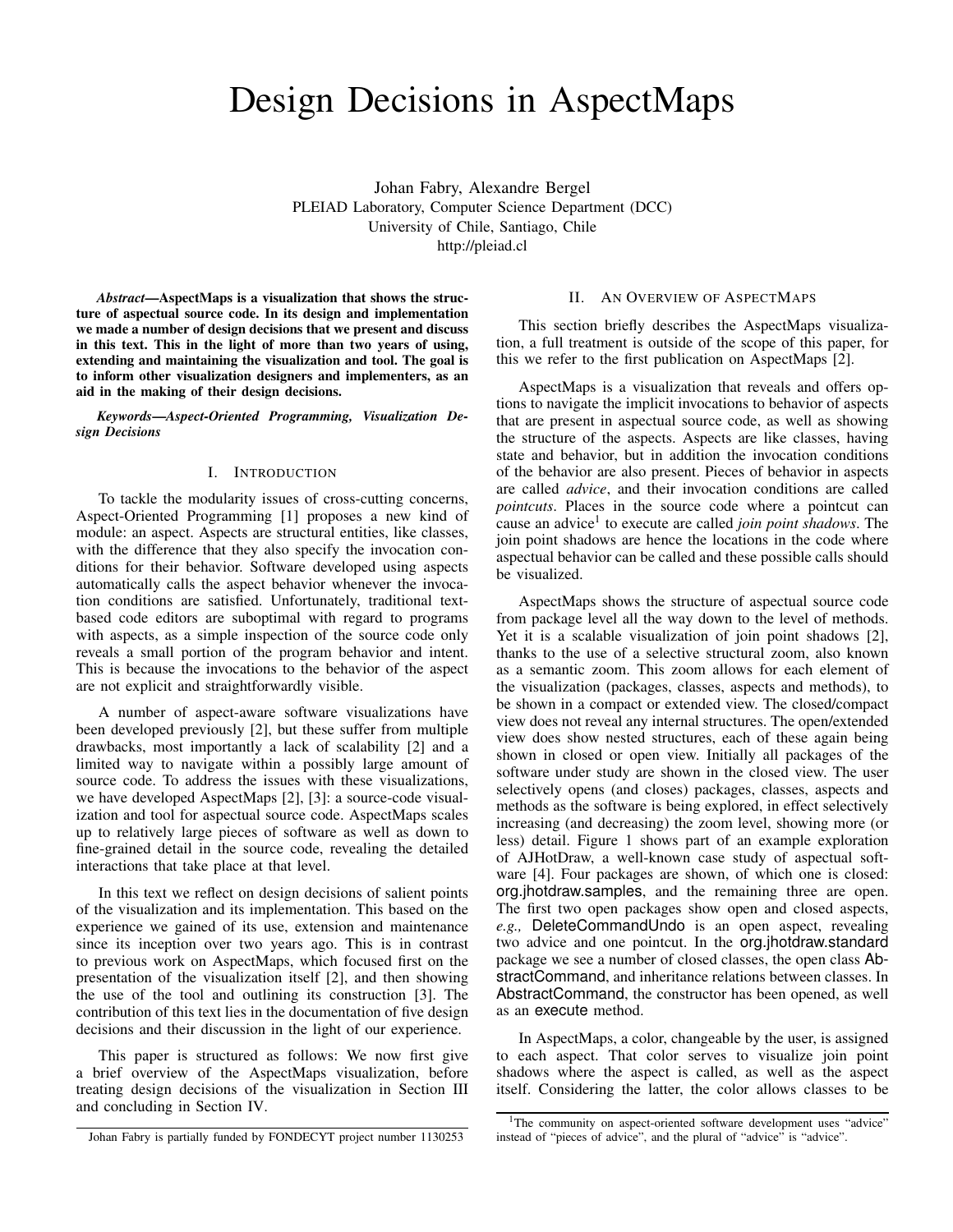

Fig. 1. AspectMaps visualization of part of AJHotdraw, with descriptive annotations. Packages, classes, aspects and methods shown at different zoom levels.

distinguished from aspects when they are shown in the closed visualization. This is because rectangles for classes have black borders, while rectangles for aspects have colored borders: the color of the aspect. Considering the former, to visualize the presence of join point shadows in an entity that is shown as closed, the inside of the figure is colored in the color of the aspect. The color black is used when multiple aspects have join point shadows there. In the figure, this is shown, *e.g.,* in the bottommost row of classes, as well as in two methods in the AbstractCommand class.

Methods that are shown open reveal the most finegrained amount of detail where aspects apply. In them, AspectMaps shows two types of join point shadows: those applying to the entire execution of a method, and those applying to a method call that is being performed inside the method. The figure illustrates how the former join point shadows are visualized in the execute method<sup>2</sup>, and how the latter join point shadows are visualized in the AbstractCommand constructor (which also contains an execution join point shadow). For both types of shadows the advice of the aspect can be invoked before, after or instead of (a.k.a. "around") the original code. AspectMaps indicates this by drawing a rectangle in the color of the aspect in the "before", "after", or "around" area of the visualization of the join point shadow. For example, in the execute() method, the execution of its method body is preceded and followed by an invocation of some behavior of the cyan aspect. In the AbstractCommand constructor, a specific method call is being replaced by a call to some behavior of the violet aspect. Not shown in the figure is that hovering the mouse pointer over the different visualizations of the invocations reveals the name of the aspect as well as the identification of the advice that is executed. In general, AspectMaps provides more detailed information of each element being shown, as a tool tip window, when the mouse pointer hovers over this element. Furthermore, each entity has a context-sensitive menu that allows for relevant navigation actions, *e.g.,* for a pointcut to reveal all the advices that use it, and for these advices what their join point shadows are, or vice-versa [2].

As an illustration of how AspectMaps eases program understanding, we consider the pointcut and advice of this last join point shadow: a self call to getDrawingEditor() in the AbstractCommand constructor. The violet aspect is UndoableCommand, which handles undo functionalities. Below we excerpt the relevant pointcut and advice, *i.e.,* the code responsible for inserting the implicit call to the behavior of the aspect, and then briefly discuss it.

```
1 pointcut undoableCommands() :
2 (
    3 (target(AlignCommand) &&
     4 !within(AlignCommand) &&
     !within(AlignCommandUndo))
    | \cdot |7 (target(BringToFrontCommand)&&
     8 !within(BringToFrontCommand) &&
     !within(BringToFrontCommandUndo))
10 ||
11 [... 12 more omitted ...]
12 )
13 && !within(UndoableCommand);
14 pointcut callCommandGetDrawingEditor():
15 call(DrawingEditor Command+.getDrawingEditor())
16 && undoableCommands();
17 DrawingEditor around() :
18 callCommandGetDrawingEditor() {
19 [... actual aspect behavior ...] }
```
In the code above, lines 1 through 13 declares a pointcut undoableCommands that basically declares which code calls an undoable command yet does not belong to this command. For example, lines 3 to 5 identify calls to AlignCommand that are not performed from within an AlignCommand or AlignCommandUndo instance. Then, lines 14 through 16 defines a pointcut that identifies calls to the method get-DrawingEditor(), made within undoable commands. This is

<sup>2</sup>The correspondance of the name 'execute' is a coincidence.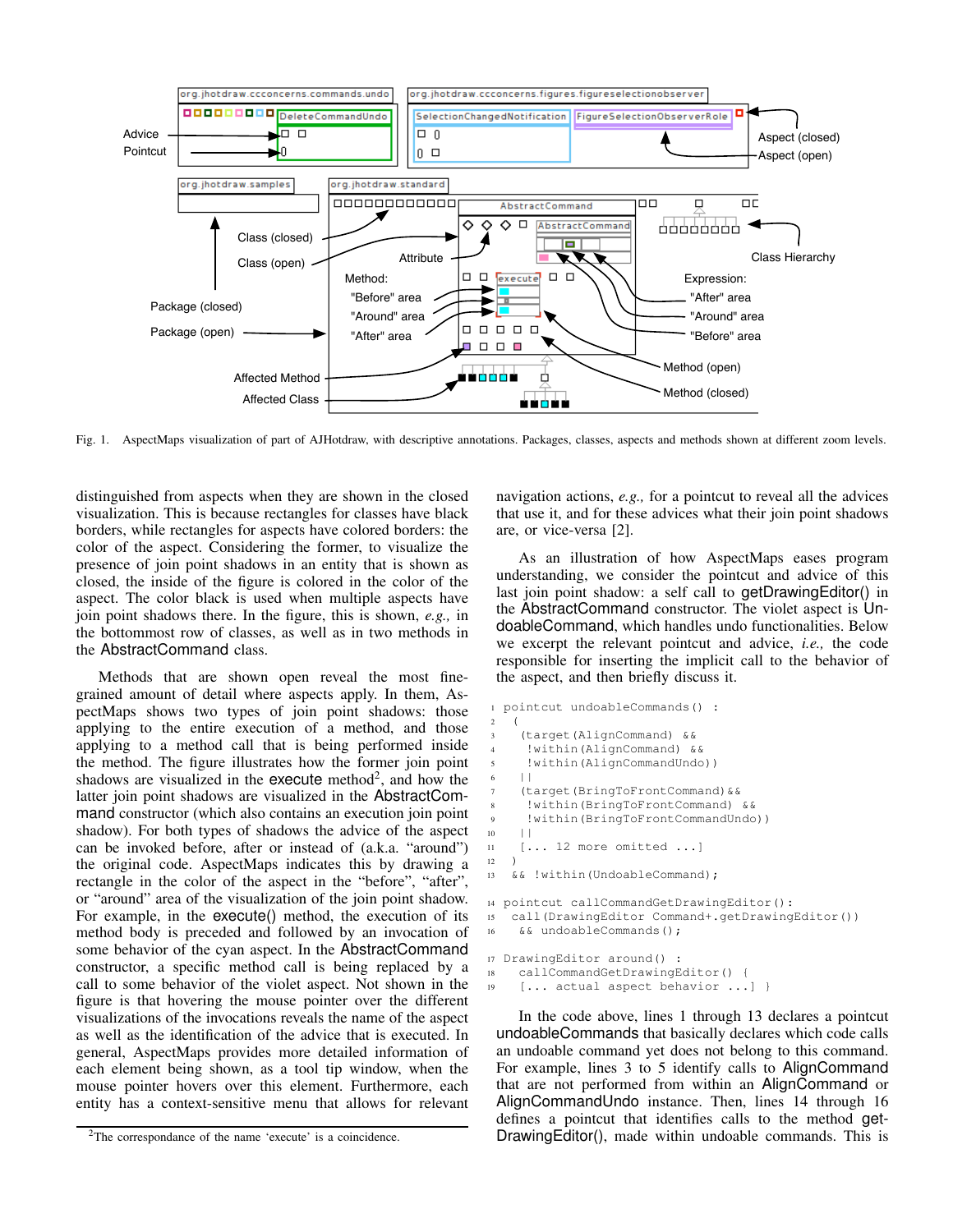then used in the advice in lines 17 to 20 that replaces the call to these commands with its own implementation. This implementation will call the original behavior at some point, but we removed this code as it is not key to this example.

From the code above it is clearly nontrivial to determine what the join point shadows in the code are that will lead to lines 17 through 19 to be executed. In the end, there are only two such shadows in the entire code base, the one shown in Figure 1, and one more in the view() method of the same class. In AspectMaps it takes less than a second to reveal all these shadows, *e.g.,* using the context-sensitive menu on the join point shadow shown in the figure.

## III. DESIGN DECISIONS OF THE VISUALIZATION

#### *A. The Use of Colors for Identifying Aspects*

The design decision that has generated the most discussions, in presentations of the visualization and reviewer comments, is the choice of associating one color to one aspect. The human eye is only able to distinguish unambiguously between a limited amount of colors, especially if the colored areas are small [5]. This limits the ability to discern at a glance which aspect applies where.

While this decision follows the use of colors to identify aspects in other visualizations, *e.g.,* the AJDT visualization [6], it was not made lightly. Typical scenarios for the use of AspectMaps are to determine where in the source code an aspect applies and, given a set of join point shadows, assess which aspects apply there and in what way. Hence the aim was for the user to be able to identify where aspects apply quickly, in a scalable way. In other words, we need to allow precognitive identification of a wide spectrum of values, spread throughout the visualization. The only visualization option we found that allows this is the aforementioned use of colors, which we combined with the ability to choose a color for the aspect and to turn off visualization of join point shadows of selected aspects. In our experience, this use of colors in AspectMaps does reach the goal: It allows immediate identification of where in the software the aspects apply, and very fast detailed inspection when focussing on a subset of aspects (by turning off the visualization of unimportant aspects).

Outside of the obvious colorblindness issues, we have identified two downsides to the use of colors for wich we have not yet found a suitable solution: multiple aspects applying in one entity and the limits to the use of colors.

When multiple aspects apply in one package, class or method, and this entity is shown in the closed representation, the figure for the entity is colored black to indicate this. It would however be better if the entity could indicate which aspects apply as well, increasing the amount of information shown to the user. We have not yet found an acceptable way in which to visualize this information. Experiments with showing patterns and textures of multiple colors did not convince. This is because the different colors tend to blend and the textures also cause confusing optical effects (also noted by Bertin [5]).

AspectMaps allows the user to pick a color for aspects by selecting from a list of sixteen colors, picked for their discernability. Furthermore, visualization of aspects can be 'switched off': the join point shadows of switched off aspects are not visualized. This allows for unambiguous visualization of up to sixteen aspects. However we have encountered various case studies with a larger number of aspects. For example, AJHotDraw has 31 aspects and another well-known case study: HealthWatcher [7], has 21. For these case studies it is impossible to visualize all aspects without any confusion between different aspects, as some colors will identify two aspects. In practice this has shown to be a minor problem, yet any improvement would of course be welcome.

## *B. Following Conventions and Resulting Complexity*

In order to lower the barrier of entry to the visualization, the choice of how to show the structure of the code was to respect conventional representations of entities as much as possible. We chose UML class diagrams as the convention, as this arguably is the best-known graphical representation of code structure. This directly led to the visualization of packages as UML packages, and inheritance hierarchies as trees with lines that have an empty arrowhead pointing to the parent. The extended visualization of classes and aspects is a variant of the visualization of classes: a rectangle where we removed the separation between attributes and methods to save space. The visualization of attributes and methods is new, UML does not provide for a shape that can be adapted to our needs.

Following these conventions however leads to a diagram that can be quite complex when zoomed in maximally. This was expected from the onset and confirmed by user studies [2]: some users were confused about whether the rectangle they were seeing is a method or a class. The visualization attempts to mitigate this by showing the borders of opened methods as gray (instead of black), yet the user studies revealed that this does not eliminate confusion totally.

Apart from issues of distinction between methods and classes, some users also reported having difficulties with understanding the visualization of methods themselves. This visualization shows a wealth of information and can become quite complex. Users have asked for some kind of legend for the representation of methods to be present. This such that, at least in the beginning, this part of the visualization is clarified. In the version of AspectMaps that is currently under development, we include such a legend that appears whenever the mouse hovers over a method. It however still remains to be shown whether this will successfully address the issue of comprehension of the visualization of methods.

## *C. Absence of Source Code view and IDE Integration*

AspectMaps was designed and implemented as a standalone visualization and tool, with integration to an IDE being limited to the extraction of data required for the visualization. The idea was to have AspectMaps as a separate window, to be used next to the IDE. As such, the tool almost shows none of the source code of the program being visualized. The only exception is on mouse hover over the join point shadow of a call expression: there the source code of the expression is shown. In all other points of interest, sufficient information is shown such that the user can navigate to the corresponding source code relatively easily, if required.

User studies have shown that this was not the correct decision to make. One consistent request from users was